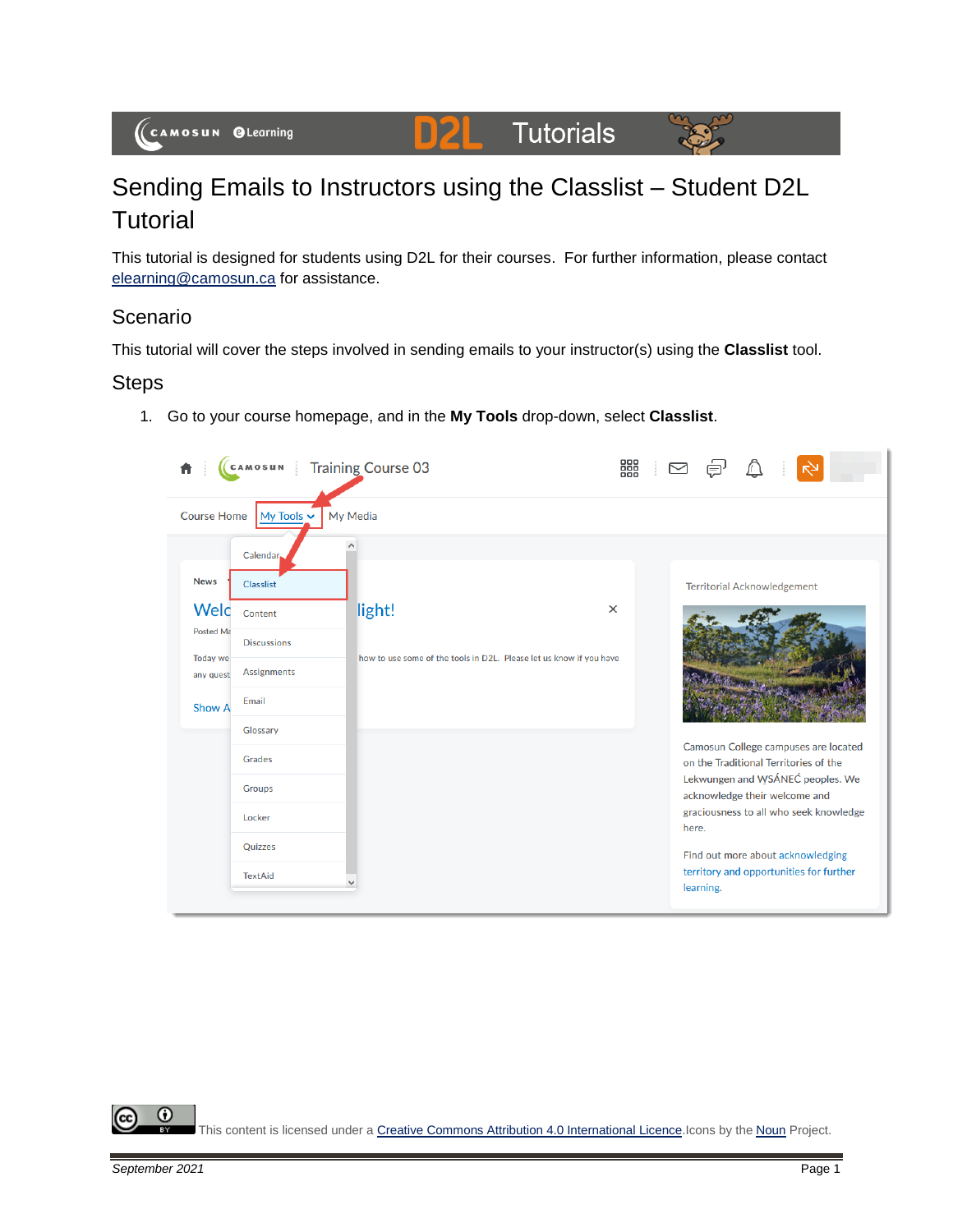2. In the Classlist, click the **Teacher** tab.

| Course Home My Tools ~ My Media                    |                         |                                     |  |  |
|----------------------------------------------------|-------------------------|-------------------------------------|--|--|
| Classlist                                          |                         | <b>B</b> Print<br><sup>O</sup> Help |  |  |
| <b>Email Classlist</b>                             |                         |                                     |  |  |
| All<br>Student<br>-                                | Teacher                 |                                     |  |  |
| View By:<br>Apply<br>User<br>$\checkmark$          |                         |                                     |  |  |
| Q<br><b>Show Search Options</b><br>Search For      |                         |                                     |  |  |
| <b>Print</b><br>$\sum$ Email<br><b>WEI</b> Message |                         |                                     |  |  |
| Image                                              | Last Name A, First Name | Role                                |  |  |
| Þ<br>∩<br>عكما                                     | п                       |                                     |  |  |
| Þ<br>بمكرا<br>∩                                    | т                       |                                     |  |  |
| $\triangleright$                                   |                         |                                     |  |  |

3. Click on the drop-down menu (the down arrow) next to your instructor's name and select **Send Email**.

| Classlist                                                                                                                                                      |                                                          | <b>B</b> Print<br><sup>O</sup> Help |  |
|----------------------------------------------------------------------------------------------------------------------------------------------------------------|----------------------------------------------------------|-------------------------------------|--|
| <b>Email Classlist</b>                                                                                                                                         |                                                          |                                     |  |
| All<br>Student                                                                                                                                                 | <b>Teacher</b>                                           |                                     |  |
| View By:<br>User<br>Apply<br>$\check{~}$                                                                                                                       |                                                          |                                     |  |
| Show Search Ontione<br>$\alpha$<br>Search For<br><b>Send Email</b><br><b>J</b> hared locker files<br>Vie<br><b>Print</b><br>$\sum$ Email<br><b>TEM</b> Message |                                                          |                                     |  |
| Image<br>- 1                                                                                                                                                   | w blog<br>Vi<br>Last Name $\blacktriangledown$ , First N | Role                                |  |
| Þ                                                                                                                                                              | Training1, Teacher                                       | Instructor                          |  |
| Þ<br>n.                                                                                                                                                        | Teacher, Training02 v                                    | Instructor                          |  |
| P                                                                                                                                                              | Teacher, Training03 v                                    | Instructor                          |  |

4. OR, you can select more than one instructor to email by selecting the checkboxes next to their names, and clicking **Email**.



This content is licensed under [a Creative Commons Attribution 4.0 International Licence.I](https://creativecommons.org/licenses/by/4.0/)cons by the [Noun](https://creativecommons.org/website-icons/) Project.

 $\odot$